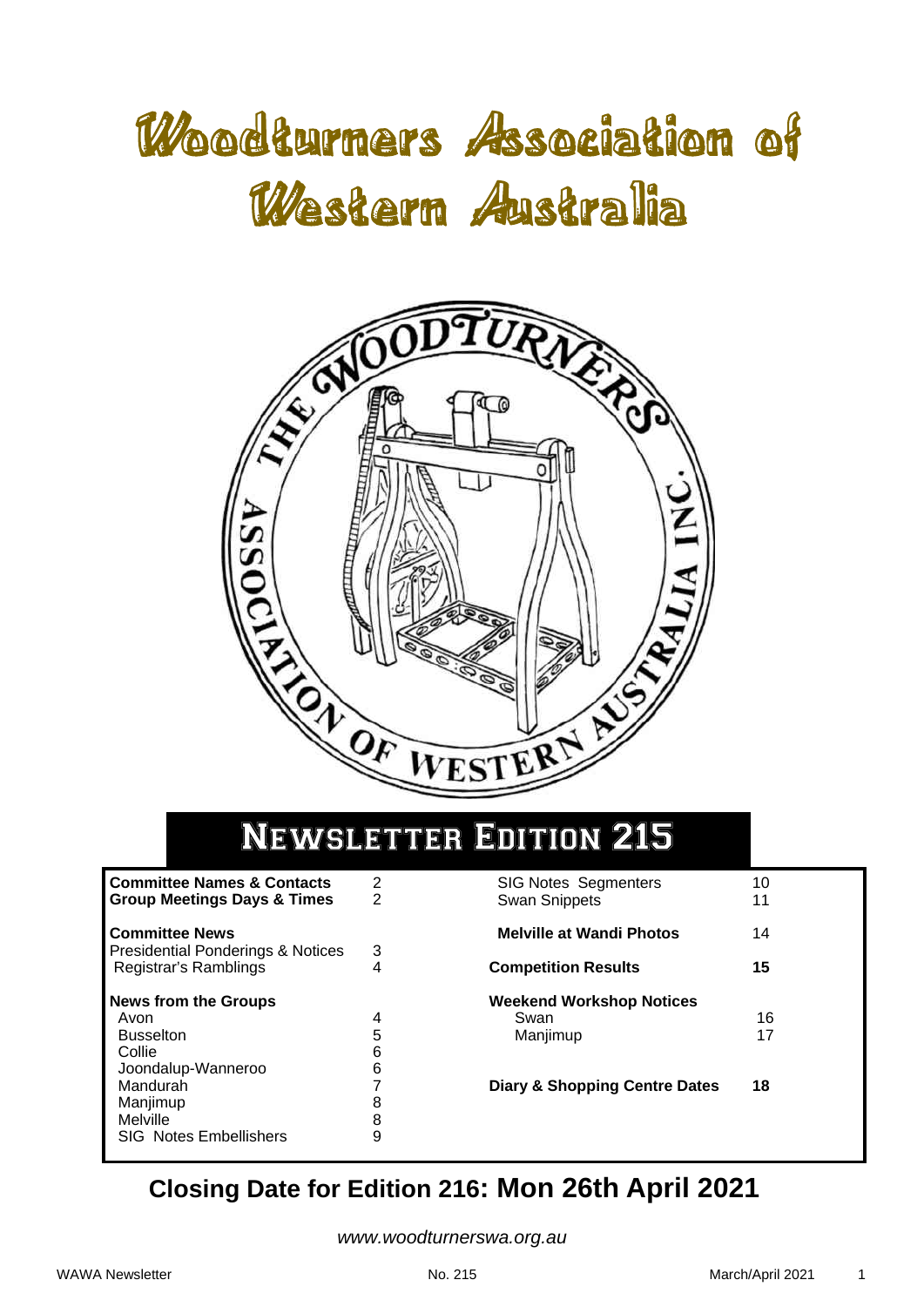#### WAWA **Committee**

### **President**

Bruce Jackson Email: president@woodturnerswa.org.au

### **Vice President**

Ian Ludford

### **Secretary**

David Milton Email: secretary@woodturnerswa.org.au Postal address: WAWA, PO Box 4146 Harrisdale WA 6112

### **Treasurer**

Kerri Nichols

Email: treasurer@woodturnerswa.org.au

### **Committee Members**

|                                 | Barbara Jennings  Bruce Jackson |
|---------------------------------|---------------------------------|
| Ian Ludford  Andy Hill          |                                 |
| Kerri Nichols  Lex McLachlan    |                                 |
| Jon Braine  John Atkins         |                                 |
| Andrea McCandlish  Glenys Hough |                                 |

### **Immediate Past President**

Jim Cameron

### **Membership Registrar**

Barbara Jennings …… 9752 4302 PO Box 1446, Busselton WA 6280 Email: registrar@woodturnerswa.org.au

### **Video & Books & Magazines Librarian**

Mike Philips ……………………. 9342 0449

### **Competition Coordinator**

Barbara Jennings

### **Shopping Centre Display**

Refer to last page of newsletter

### **Web Site**

John Atkinson; Andrea McCandlish; Jim Cameron; David Milton; Ian Ludford

### **Magazine Editor**

Andrea McCandlish….…….... 0427 427 264 Email: newsletter.editor@woodturnerswa.org.au

### *Please note that spacing & hygiene restrictions apply. Please check with the given contact.*

#### **Group Details**

#### **AVON**

Shed 1, Community Depot, Railway Road, Toodyay Sunday 9.00am—12 noon Wednesday 9.00am—12 noon Max Heath, Convenor……………… 0400206929 **BUNBURY**  57 Thomas Street, East Bunbury 8.00am to 2.00pm & 6.00 to 9.00pm Tuesdays

8.00am to 2.00 pm Wednesdays 8.00am to 2.00pm Thursdays 8.00am to 12 noon Saturdays Les Beauglehole Convenor ... wawabunbury2019@gmail.com **BUSSELTON** 

Agricultural WA Building cnr Queen St & Marine Tce, (Most) Tuesdays 9.00am to 3.00pm Thursday 9.00am to 12 noon 7:00pm 2nd & 4th Wed., 10:00am - 4:00pm Sat. Norman Byrne ...busseltonwoodturners@gmail.com

### **COLLIE**

Clubrooms -cnr Wittenoom & Steere Sts Wed 9:30am - 3:30pm Monthly Meeting on the last Sunday Secretary: Jim Elliot … james@warural.com.au **GOSNELLS** 

Southern River College, T&E Building, Southern River Road, Gosnells Wed. 8.30 am to 12 noon Thur. 8am - 12 noon & 6:30pm - 9:30pm Fri. 8.30am to 12 noon John Atkinson, convenor … jwatk@iinet.net.au

#### **JOONDALUP-WANNEROO**

Heathridge Leisure Centre, Sail Tce, Heathridge 2nd & Last Monday 7:00pm Charles Totten, convenor … totten@westnet.com.au **MANDURAH** 

Falcon Reserve, 27 Lynda Street, Falcon Thursdays: 6:00pm - 9:00pm www.mandurahwoodturners.com

### **MANJIMUP**

The Shed, Timber Park. Wed. & Thurs. 10.00 - 2.00 Adrian Bolton, convenor … ageinbridgy@gmail.com **MELVILLE**  Maurice Buzacott Reserve, Kardinya. Denis Tapley, convenor … mob. 0404 091 357

### **MUNDARING**

Old Parkerville Primary School, cnr Dura & Riley Rds, Parkerville 2:00 to 4.00pm Wednesday Hans Zeilke convenor ….. kapabola@bigpond.com

### **SWAN**

Swan Senior Citizens Centre, 1 The Avenue, Midland Tues. 1:30pm Brian Mather Convenor: email - swanwt123@gmail.com

#### **WANDI**

Wandi Community Hall, DeHaer Rd, Wandi 7:00pm 1st & 3rd Thursdays (Gen. Meeting & Demo) Monday 8.00 to 12.00 noon Tuesday 6:00pm - 9.00pm Wednesday 8:00am - 12 noon Convenor: George Murphy george.murphy@westnet.com.au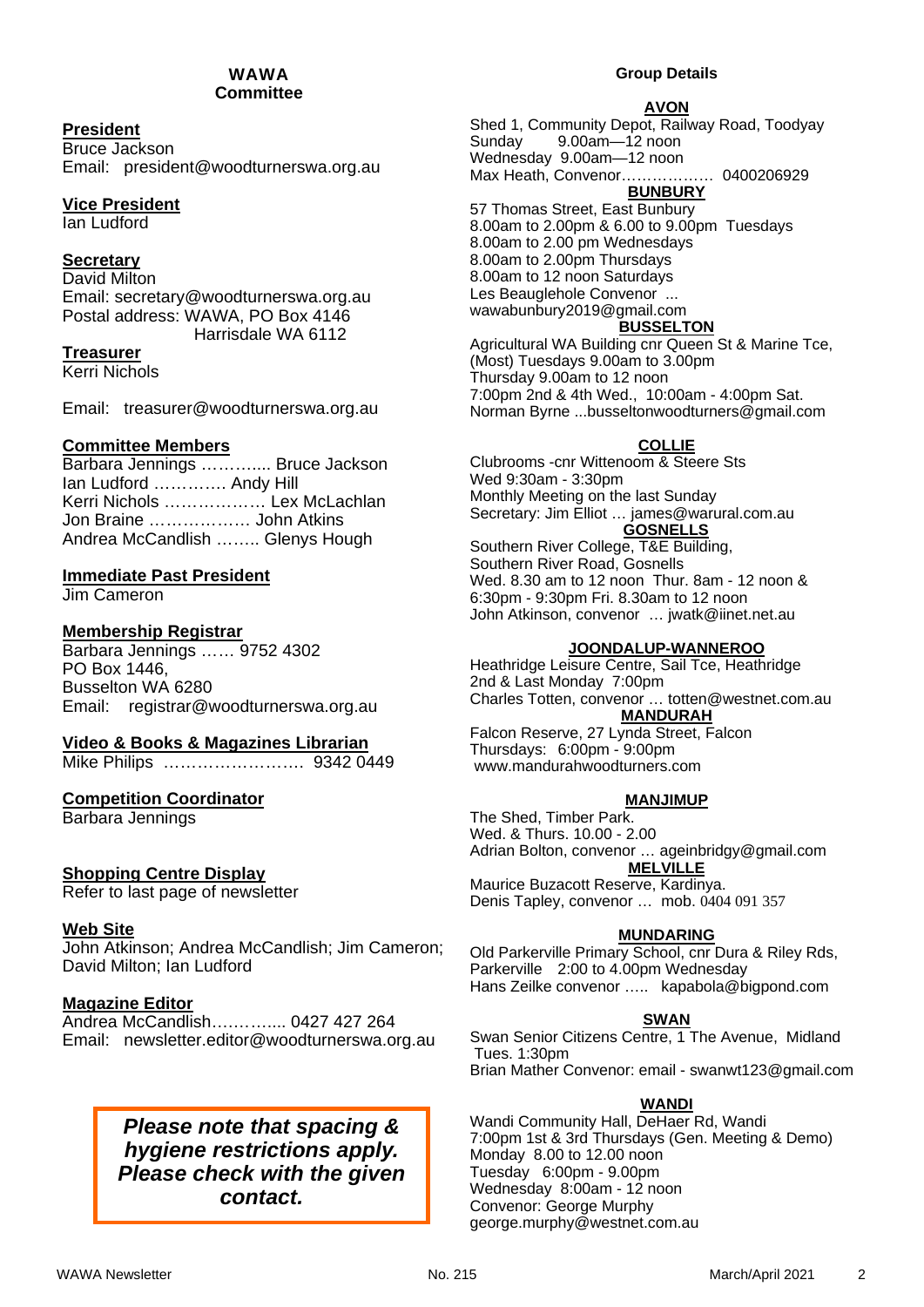# *Presidential Ponderings*

Greeting fellow members.

Just in case you are unaware, I am Bruce Jackson your current President. Prior to my accepting the position, I must admit I was a little bit apprehensive that I could fulfil this task. However after our first CoM meeting, it became quite evident that the new format of having various sub-committees made the President's task much simpler.

Hope his gets you thinking that you could fulfil this roll. Nominations for vacant positions on the CoM will be called in the next newsletter along with a nomination form.

### *Bruce*

### \*\*\*\*\*\*\*\*\*\*\*\*\*\*\*\*\*\*\*\*\*\*\*\*\*\*\*\*\*\*\*\*\*\*\*\*\*\*\*

### *Convenors Forum, Mandurah, Saturday 27th March*

The WAWA Secretary has already been in touch to alert you to the meeting of convenors and other group representatives to be held on the last Saturday this month.

I'm writing this to you to repeat that notice and to update you on some details following the Committee of Management meeting held last Wednesday.

The first thing to note is that the meeting is now called, quite deliberately, the **Convenors' Forum.** We selected 'forum' rather than 'meeting' as a more accurate description of what we hoped the meeting will be – a sorting out of issues across the Association and an opportunity to exchange ideas and promote discussions on WAWA directions. We wanted to get away from the idea that the Committee of Management was driving the agenda. The agenda is the responsibility of all groups.

The Forum will be held at the Mandurah club rooms on 28 March beginning at 9.30 for a 10 AM start. I hope that there will be sufficient items for discussion for the forum to run into early in the afternoon, certainly beyond lunchtime.

WAWA will support participation of two people from each group, including the special interest groups. One of the participants will normally be the convener or a member of the group's executive. Attendance by other members of the group is welcome but they will need to bring your own lunch.

The final thing to note – the organisers need to know who will be attending. They also need to know what items you wish to be included in the agenda. Please contact David Milton secretary@woodturnerswa.org.au as soon as possible so that an agenda can be circulated prior to the Forum.

Agenda items that the COM wish to have considered are listed, separately, below.

### *Bruce*

### *Convenors' Forum – – Agenda Items*

Agenda items are urgently required for the Convenors' Forum to be held at Mandurah club rooms on Saturday 27th March. Send these directly to David Milton, secretary WAWA, so that they can be circulated prior to the Forum.

Agenda items to be brought forward by the Committee of Management include the following:

- $\diamond$  the WAWA training program for 2021
- $\diamond$  the WAWA website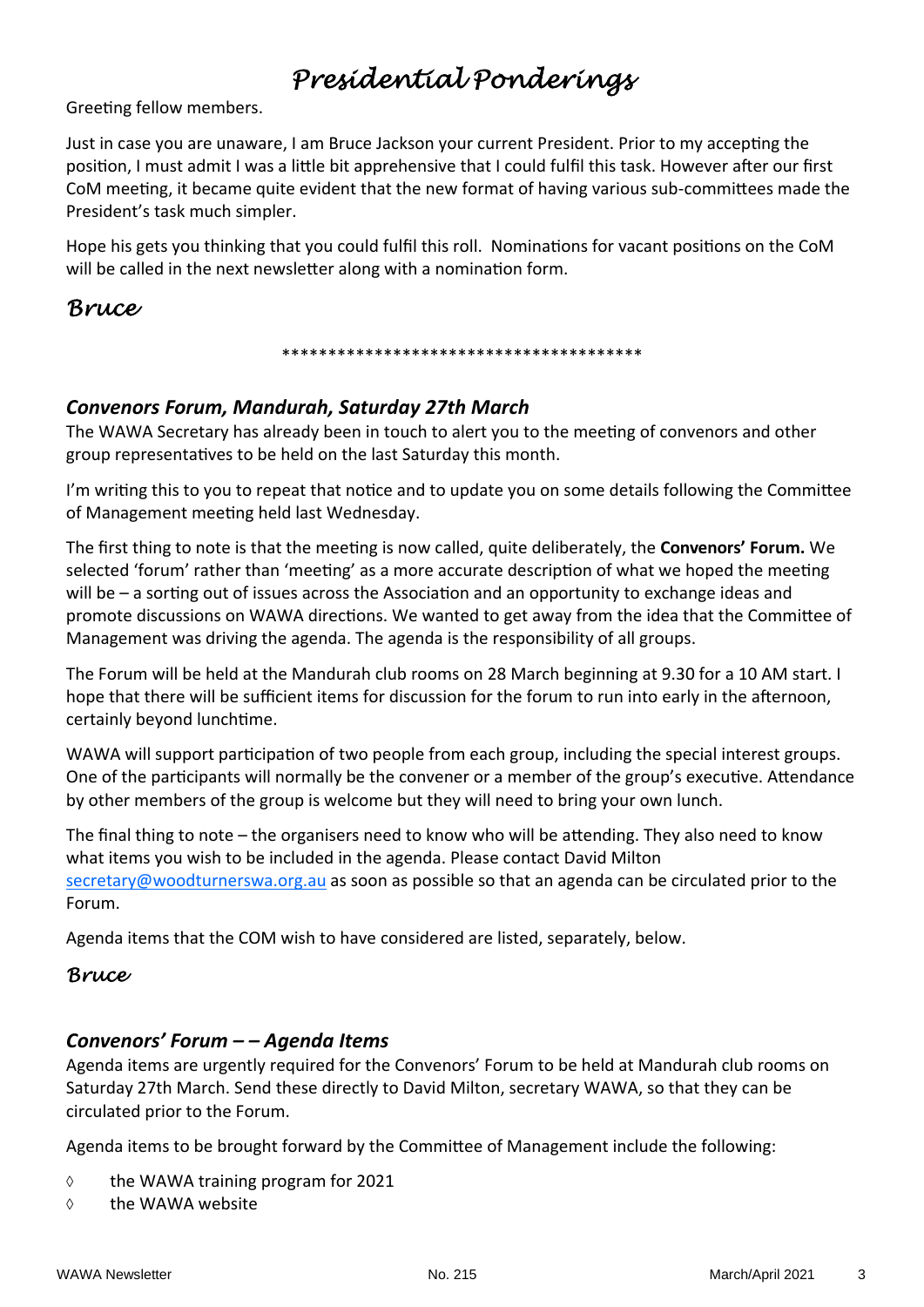- $\Diamond$  the WAWA newsletter group notes & WEWS reports
- $\Diamond$  succession planning at Association and group level
- inclusion of show‐and‐tell at weekend workshops
- revision of the WAWA brochure
- $\Diamond$  disposal of demonstration stage and ramps
- $\Diamond$  nominations for Life Membership and Merit Award procedures

*\*\*\*\*\*\*\*\*\*\*\*\*\*\*\*\*\*\*\*\*\*\** 

# *Registrar's Ramblings*

We welcome the following new members …

| lan McKay 3242     | Swan             |
|--------------------|------------------|
| Geoff Leeden 3243  | Collie           |
| Stan Prawosud 3244 | Swan             |
| Mike Ellis 3245    | Swan             |
| Harry Charles 3246 | Mandurah         |
| Carmel Hodges 3247 | Mandurah         |
| Jeff Currie 3248   | <b>Busselton</b> |

A note to group secretaries and all members requiring a new name badge or cloth badge, please contact me for those items.

Also … **PLEASE** remember to advise of **email changes.** 

*Barbara Jennings,* Registrar

*\*\*\*\*\*\*\*\*\*\*\*\*\*\*\*\**

# *News From the Groups*

### *Avon*

Hi from the Avon

Things have been quiet woodturning wise but weather interesting. We have nearly had 25% of our annual rainfall in four days. Not a lot of damage thank goodness.

A couple of our members aren't going so well at the moment. With Trevor Prangnell in intensive care in Perth. David Eyres in care in Perth plus a couple of others could be better. Our thoughts are with these members.

We have a couple of new people interested in joining. Good news for a small club.

Recently we purchased a small thicknesser from Hare and Forbes for the club. This will be a great asset to the club and we can make use of quite a bit of timber that otherwise would have to be disposed of.

The club has committed to attending Toodyay Markets in March and going to Northam markets in Northam in June. These days are good although we don't usually sell but just demonstrate. Both days produce quite some interest.

Currently we are crafting simple little Christmas decorations that a local business is going to purchase.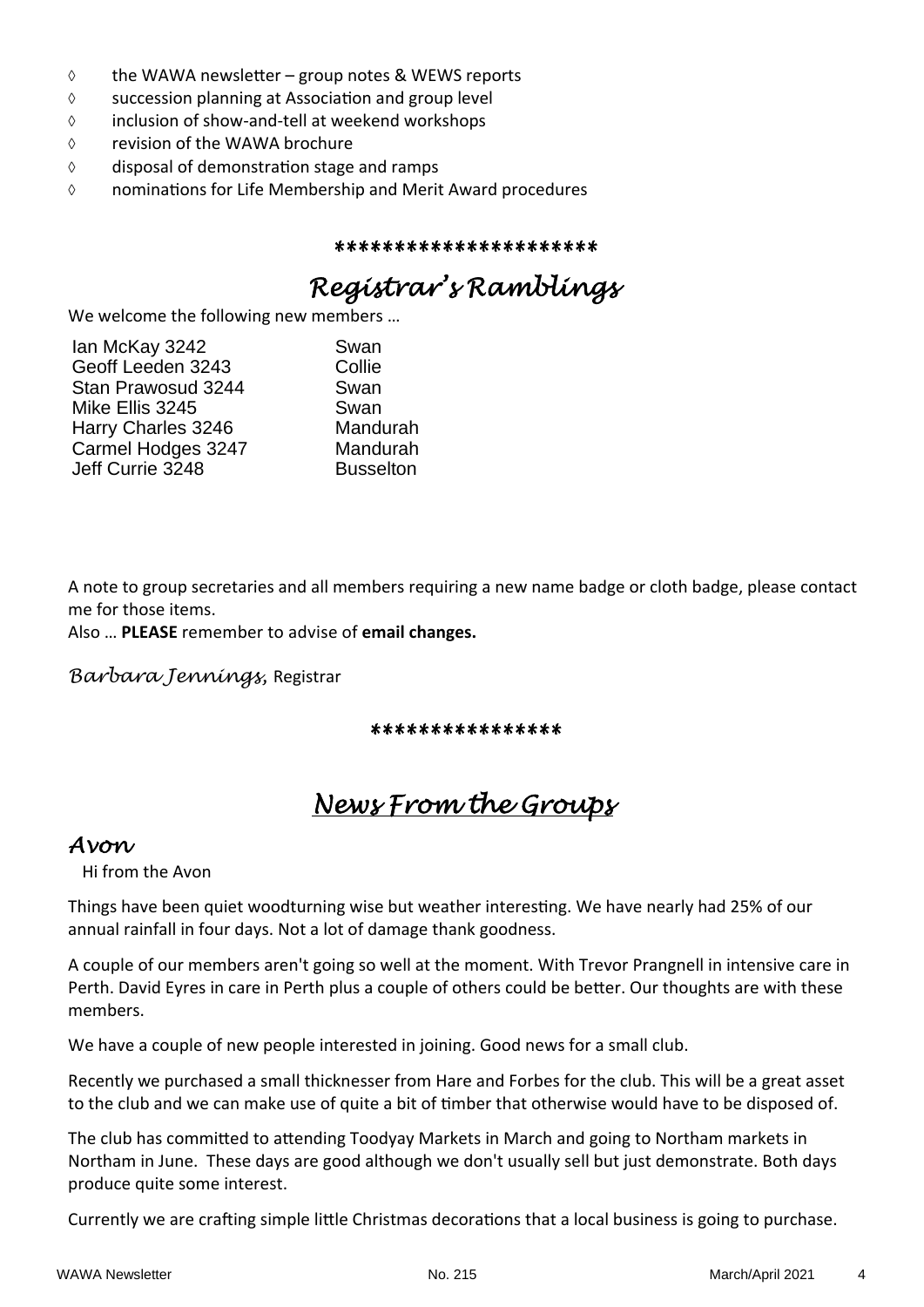This along with a raffle later in the year will be our main fundraisers for the year and hopefully keep us solvent

*The Tattler*

# *Busselton Buzz*

The big news is "We have Moved"

Before we get to that I would like to acknowledge the following people who received awards.

### *Awards:*

During the last year a number of our members have been recognized for their contribution to the club and Woodturning.

Charles Broadbent ‐ Life Membership Tom Mazey – Merit Award Dennis Hadden – Merit Award

### *New Shed:*

Well two and a half years have passed since getting a "move on" order from our old workshop .The Busselton Wood turners Group have finally moved into their new club rooms situated within the Busselton Museum Old Butter Factory precinct, along with the Busselton Potters Group and Historical Society.





Our new shed is in the Museum complex and is "purpose built" for

us by the Busselton City. The shed is 14 meters by 9 meters which incorporates a main workshop area with a kitchen on one side and on the other side is the Bandsaw room and store room. Our Wood Shed has been relocated at the rear of this building.

After the initial construction members then lined the building with Melamine (donated by Laminex), sealed and painted the floor, built benches and shelving. Work continues on a daily

basis as bits need to be completed.

On the 17<sup>th</sup> December we completed the move.

All members contributed as much as individually possible, however a few need special mention and these are:

> Mal Alcock –Supervision and installation of Melamine Lining.

Dave Oldham – Construction of Benches and bits. Chas Broadbent ‐ Woodshed and paving at the rear of our building Barbara Jennings – Tirelessly organizing all workers,

trades and Liaising with The Busselton City.



Congratulations to all those members of the Busselton Woodturners Group who in some large or small way contributed to the project. Many thanks go to those members who donated equipment, money and time. Without such donations the project wouldn't have been as successful.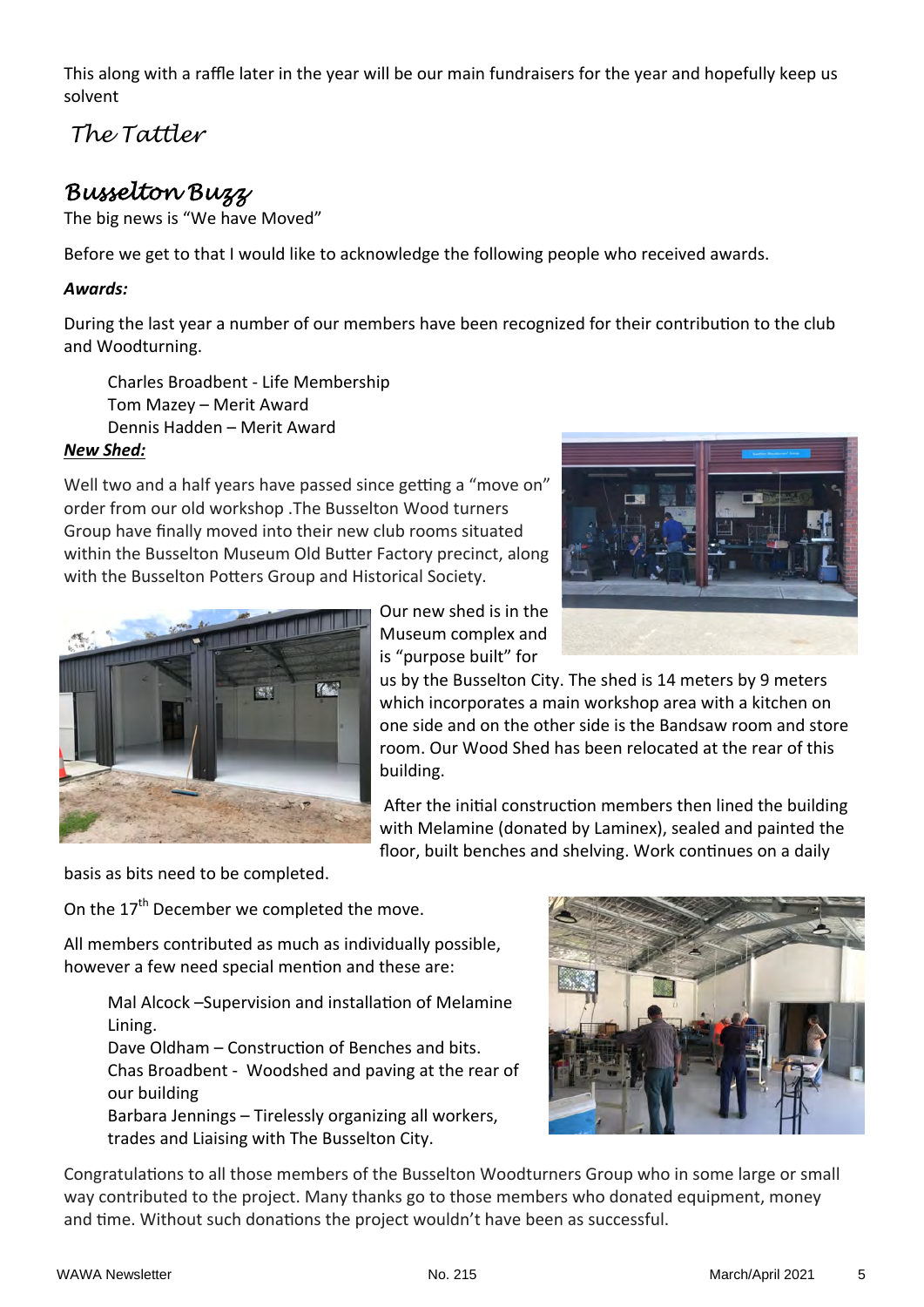More security fences, patio roofing and equipment housing (Dust Extraction system and portable horizontal bandsaw) is to be completed as funds become available. Our initial building fund being somewhat depleted.

### *Art in the Park:*

As a group we participated in the local "Art in the Park" again this year. Chas, Dennis and Barbara demonstrating turning with others manned the Display and sales area. It was a quiet day with sales however we all had a good time and laugh.

### *MeeƟng and DemonstraƟon Nights:*

We continue with our fortnightly evening meetings and demonstration night. We have good turn ups to these and recent demonstrations include:

- 1. The money box demonstrated by Chas Broadbent
- 2. Inlay methods demonstrated by Chas
- 3. The Method of Making a Violin by Peter Knight

Please come and enjoy a piece of history. You are welcome to visit and we would love to show you around.

Members of the Busselton Woodturners Group.

### *Gary & Phil*

# *Collie*

The Collie Woodturners group has approached the Committee of Management with the idea of all groups producing a number of bowls to sell and raise funds for those recently affected by bushfires, particularly those who have lost their homes in the hills fire. This has been considered by the CoM as a commendable exercise but would like feedback from interested groups or individuals on how to coordinate such as effort. Please think about how this could be managed effectively and contact President Bruce with your suggestions on how all groups could cooperate to raise funds.

# *Joondalup-Wanneroo Wanderings*

### *January 2021 BBQ MeeƟng:*

We started the year with a members and partners BBQ lunch at Andy Hill's home. We managed to pick a good day and with plenty of good food and cold drinks, all had an enjoyable day. Many thanks to Jeanette and Andy for their hospitality.

### *February* 2021 Meeting:

The first business meeting of the year was hampered by a lock-down and we were restricted to 12 members in our room. Key items of business were covered and the meeting closed earlier than usual. We would normally have a demonstration during this meeting, but because of the restricted attendance it was decided to hold it over till the hands-on meeting later this month.

The planned meeting with the City of Joondalup to discuss future venues was cancelled because of the lock-down, so are waiting to be advised when this will happen. The Northern Suburbs' Men's Shed (NSMS) have been allocated a grant by the WA government to enable them to proceed with a building on the land allocated by the Wanneroo Council. Frank Visser is co-ordinating with NSMS for a possible venue for the Group within the proposed design.

The competition item was a 'Money box in the form of an animal with all components turned and at least one part incorporating a spherical form'

**Novice:** Stuart North's *Pig* was the only entry **Intermediate:** No entries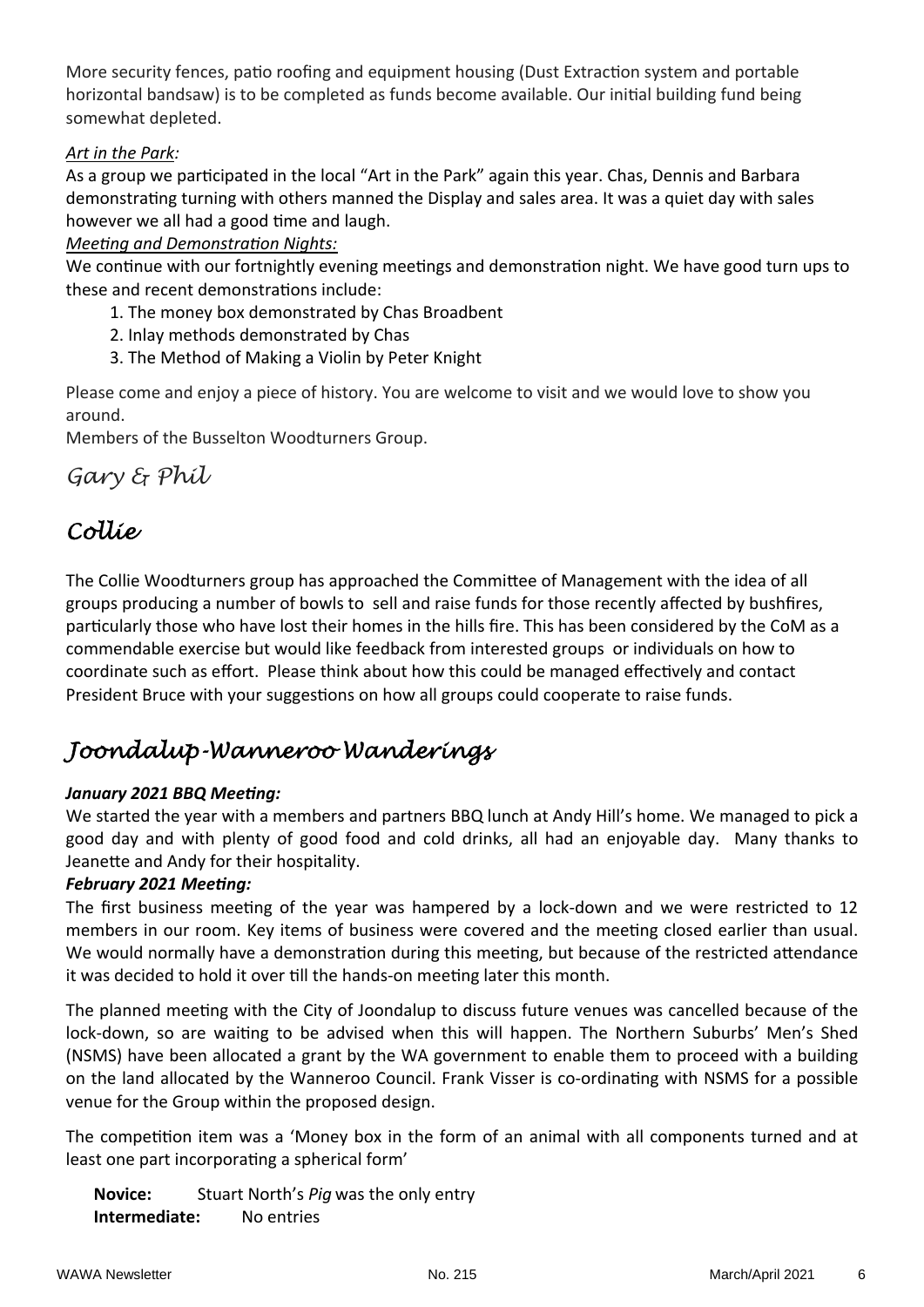Advanced: 1<sup>st</sup> Charlie Totten's *Teddy Bear*, 2<sup>nd</sup> Dario's Nardi's *Mouse*, 3<sup>rd</sup> Mike Wicking's *Elephant* 

At the February hands-on meeting, the delayed demonstration of a Walking Stick was held with much discussion of how to turn a long thin item while minimising vibration. Many thanks to Jim Parker for an excellent demo. The attendance was unusually high for a hands-on meeting which was good to see.

### *March 2021 MeeƟng:*

Frank Visser raised a number of discussion points and provided a map showing the future location for the NSMS, so that members are aware of and can raise any issues. Frank will write a formal letter to the NSMS secretary and request feedback and to arrange a meeting with their committee. Frank also asked Andy Hill to discuss this with the COM at his next meeting for any advice and experience other groups have had.

The Safety session raised a number of mis-haps while using a bandsaw and the meeting decided that bandsaw safety was an issue so Jim suggested that we arrange a bandsaw training session this year. It was also decided to hold a turning course after Easter for our five new members.

The demonstration item for this meeting was Quaich from a single piece of timber. Jim brought in a couple of trial items that he had done at home and then roughed out another one during an excellent demonstration. Management of Safety issues were pointed out as the item was being turned out of an oblong block.

The Competition item was a 'Unusable walking stick with stem and handle both made from timber. Handle may be carved and/or turned' It was good to have Viv Paust attend the meeting and he was invited to do a critique, which was well received.

**Novice:** John Holsgrove. (only entry) **Intermediate** no entries. Advanced: 1<sup>st</sup> Andy Hill. 2<sup>nd</sup> Jim Parker. 3<sup>rd</sup> Charlie Totten. (5 entries)

Well done to the winners and to all who entered into the competitions.

*Happy Turning from the Joondalup/Wanneroo Group* 

*Frank Visser* 

# *Mandurah*

Mandurah Woodturners started their latest Novices Course on March 9th. With coordinator John Kennett leading the way the eager novices were shown the basics . The course will run for 6 weeks with a different demonstrator for each item.



The enclosed photos shows the participants with their tool handles and first instructor Terry Holl Many thanks to Frank Evans for organising timber, and club members for providing mentor support.



*Terry Nicholls*  Mandurah Woodturners Group Secretary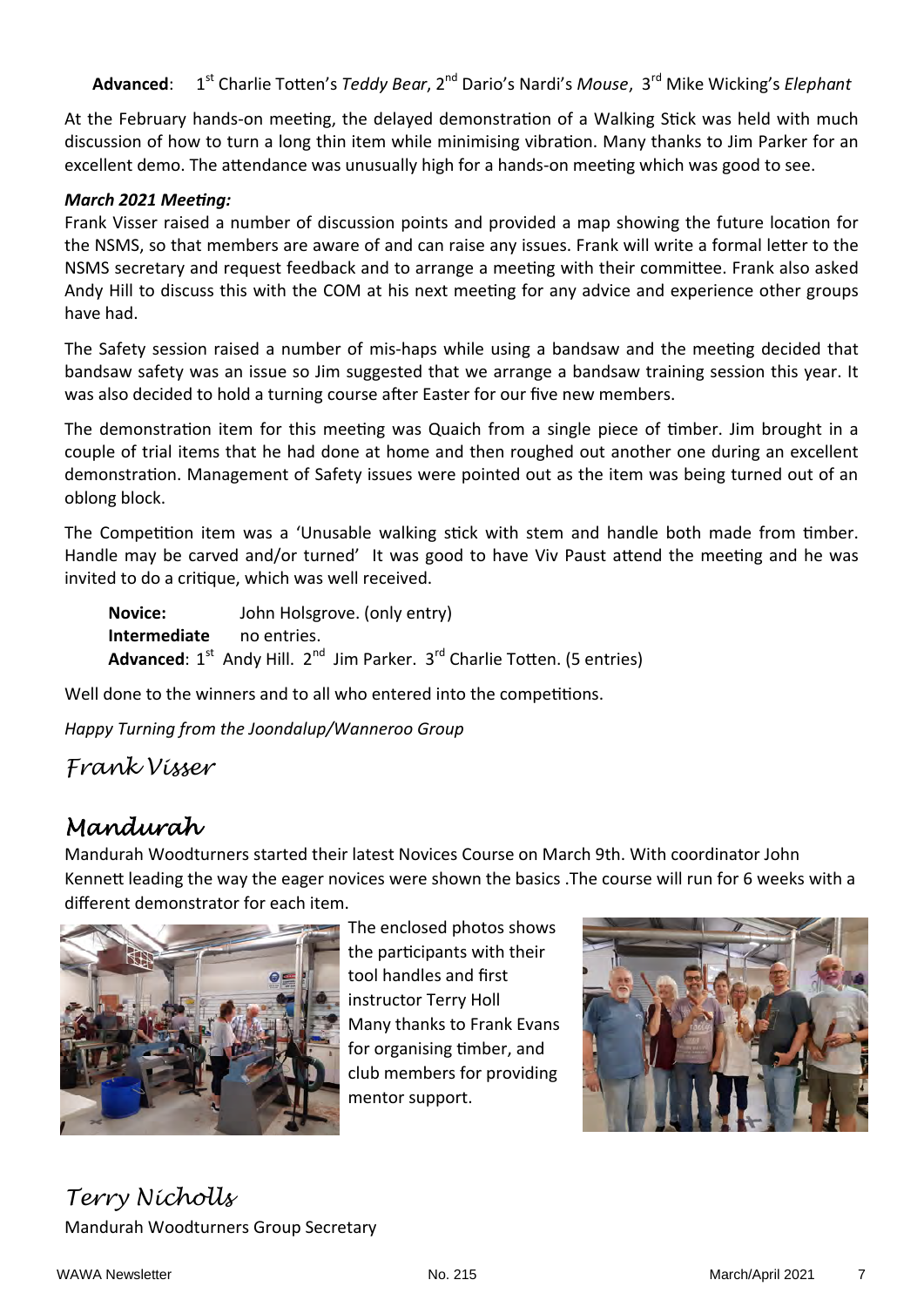# *Manjimup Matters*

March is here and we are all geared up for the Weekend Workshop. Thanks to Dianne and her crew the food will be as good as always and the ladies will be well catered for across the road in the Rose Centre. We have three great demonstrators for you and some fantastic raffle prizes.

For those who can stay for the weekend book yourselves into accommodation right now. After the workshop on Saturday you are invited to take a short stroll or 3 minute drive to the Manjimup Heritage Park where you will find Jazz



in the Jarrah, a free concert organised and run by the Manjimup Lions Club. Concert starts at 5:30, with the Australian Navy band then followed by the Manhattan Hot Swing playing Jazz and music from the 60s, 70s, and 80s. Bring chairs or picnic blankets, food is available from the Park café and bar facilities are provided.

Sunday morning join us in the wood turners shed for morning tea and a friendly chat. We will also have wood available for sale from our supplies.

See you at the town hall in Manji on  $20^{th}$ .

*Dot Jacobs* 

# *Melville Mutterings*

3<sup>rd</sup> Feb - Our meeting was suspended due COVID-19 restrictions.

 $10^{th}$  Feb – This week was a demonstration where the "big guns" were in operation. For this demo the 3Sided offset Bowl was trimmed into submission by the master of offset elegance Rob Snowdon.

Rob had proceeded to firstly explaining how he designed the three offset points and then drilled each offset point centres at an angle lining up with the lines he had drawn on his piece. Proceeding on he then set up each offset point and turned each side with caution. Rob then shaped a rim on top of the bowl, then shaped the bottom of the bowl allowing to shape a foot. Finally he turned out the inside of the bowl, then reshaped the foot.

A very intriguing and complex turning exercise carried out by a very experienced expert.

S & T was conducted by Russell Nash of a series of lolly bowls, a scrolled small doll cradle, desk clocks and toy cars.

 $17<sup>th</sup>$  Feb – Our members were informed by email from our convenor this week regarding our building submission to the City of Melville. In Denis's email refers to a suggestion from Cathy Day that our group contribute \$30000 to this building project. (For further information on this issue refer David Milton's email dated 15<sup>th</sup> Feb).

Syd Harvey was our demonstrator for the day, he proceeded with turning a variety of beads and coves, then continued turning a spoke for spinning. During his demonstration Syd used a spindle gouge and skew chisel, as well as a metal profiler that enabled him to turn a number of identical spokes. It was suggested that a detailed gouge can be used that will allow getting into a finer groove. A very informative demonstration.

S & T was presented by Brian Fowler of a variety of lolly bowls, a three sided bowl, a plater, a cheese board with cheese cutters, a wineglass, a rounded box and three decorative garden pieces turned from old fence posts.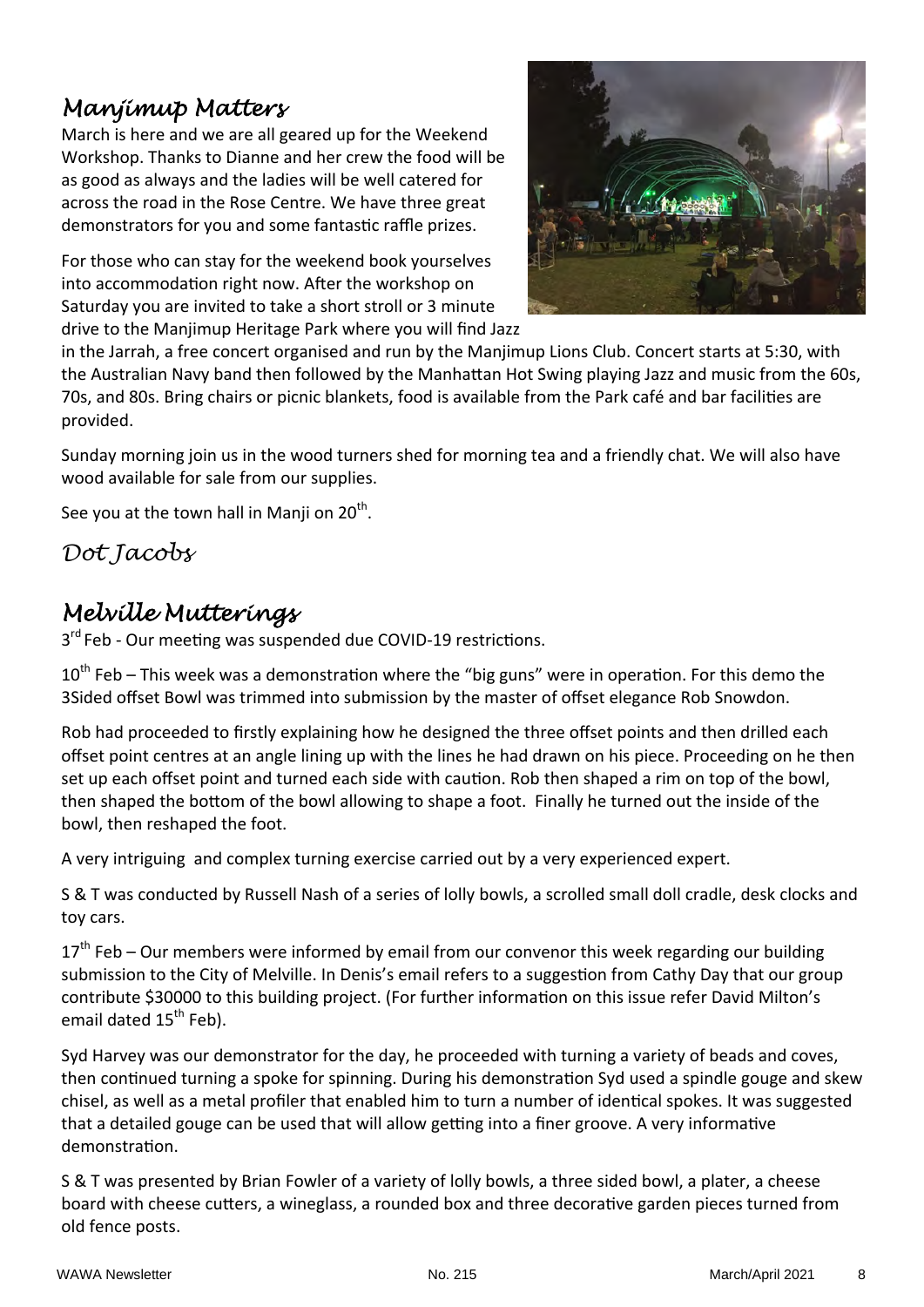24<sup>th</sup> Feb – This week was a demo/presentation on "The bowl gouge, development, steels, different grinds, use and sharpening" by David Finch. David began a digital presentation showing the bowl gouge terminology (i.e.bevel, the edge, etc). Then he described the method to turn a bowl pending on the grain of the piece to turn, continuing with the development of changing the shape of the bowl gouge and milling techniques (eg.high‐speed steel).

David then proceeded explaining the development of different bowl gouge grinds, traditional, finger nail, Irish. Bevel angle determines reaching in to the depth of the bowl.

Flute size determines the "cutting capacity" of a gouge.

David then proceeded to demonstrate turning with his bowl gouges of different types of cuts beginning with a push cut, then pull cut, a scrape cut followed by a shear cut.

A very informative, comprehensive and educated demonstration.

Our S & T presenter was Ray Robertson of items from last weekend workshop, boxes, and vases.



At last WAWA weekend workshop our members did very well with the competition items. Following members received recognition. Glen T (novice), Frank Dymond (popular and advance second, intermediate third ), Denis Tapley, James Murray (both advance).

### *Robin H*

# *SIG Notes— Embellishers*

Jim Cameron—miner's buckett



2021 has been like new beginnings for our group and it is pleasing to see the number of folk attending is slowly increasing, and the quality of the work and creativity is blooming...

At the end of last year we looked at the work of Mark Sanger, and replicated a few of his pieces that articles in magazines. We had

John Quartermaine—Aged vessel Australian theme



some creative ideas from participants and thus inspired to follow along a theme of selecting a turner who used embellishment on their work to

create an artistic piece. So we have decided to concentrate on the designs and works of Neil and Liz Scobie for this year.

The process is to turn the piece, and embellish it using techniques as set out by the Scobie's. This work is done at our workshop and we have developed a collaborative atmosphere, where everyone shares their skills with others. There is no time limit on work and you finish each piece before starting another. Newer turners are learning new turning skills, and we are discovering others have skills in embellishment techniques that can be passed on to others within the group.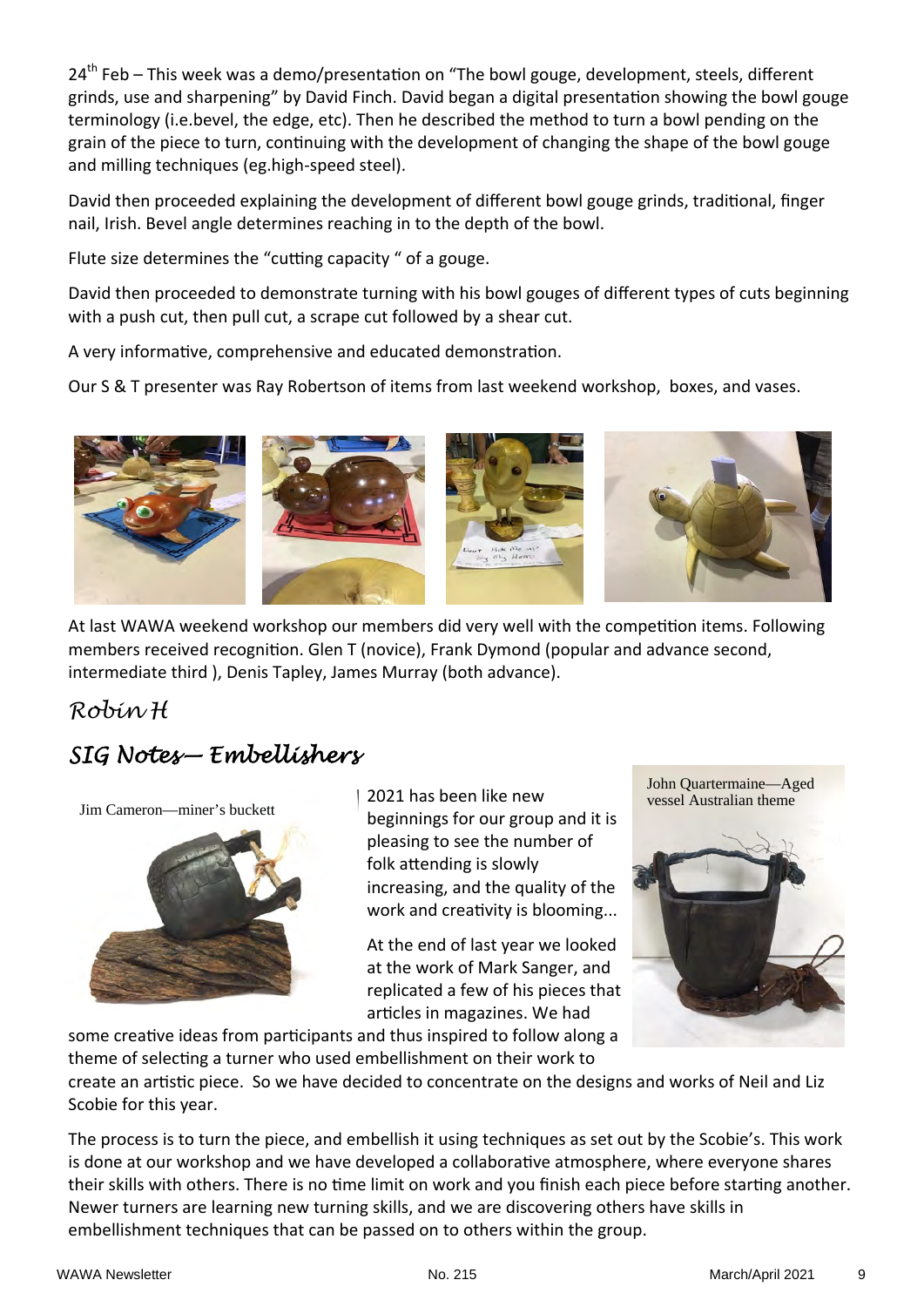Everyone is welcome to join at anytime. If you just want to come along for a few hours and see what we do you are welcome. If you want to participate, then contact me and I will send you a list of what is needed for the next workshop.

We meet at the Pavillion, Wandi group rooms, at De Haer Road, Wandi fortnightly on Fridays. We start around 8.30 and continue until everyone has had enough and decides to go home, usually about mid afternoon.

The dates for coming meetings are 12<sup>th</sup> March; 26<sup>th</sup> March; 9<sup>th</sup> April; 30<sup>th</sup> April; 14<sup>th</sup> May and 28<sup>th</sup> May.

If you have an questions or require more information send an email to sievol1@bigpond.com or sms or call Robin on 0410 024 475.

# *SIG Notes—Segmenters*

Syd welcomed everyone and updated everyone on the proposed Timbecon Open Day. Refer to the item below.

### **TIMBECON OPEN DAY**

- 1. Saturday 17 April, from 0900. We need to be there at 6.30am to set up.
- 2. We have 6 hours to fill, and need to set up activities to fill that time.
- 3. The 'stall' we will have measures 3X6 metres, with power for a lathe and saw.
- 4. What activities will be organised? Members will make up items to demonstrate the various stages involved in segmenting.
- 5. Equipment needed includes table saw, small lathe (may be supplied by Timbecon but this needs to be confirmed) and trestle table(s), stuff for gluing segments and assembling rings. Bring your own turning tools. What saw? Colin will bring his Makita saw, and Syd will bring his Mitre Saw.
- 6. We need a sign or banner from WAWA. Aiton has sent an email to WAWA but had no reply to date.
- 7. Membership forms, Club information, and Web Address.
- 8. We need a few objects for giveaways. Members need to make small objects that can be giveaways.
- 9. Provide items for a table to display and sell our wares
- 10. Discussion then ensued regarding the selling price for Segmented items, and how we set a price. Should the item be perfect? Can it be sold with minor faults?
- 11. Agreed to donate the 'Club Urn #5' for the door prize.

Syd will prepare a list of the equipment we will need and a draft a roster for those who will participate. All members are encouraged to be involved.

The group broke up to pursue individual projects and tasks. Noel and Syd adjusted the Table saw to cut angles. Syd glued up a ring.



Ross spent some time carrying out repairs to the belt sander. Stan cut some pieces for one of his projects. Bruce spent some time talking to Tania about pen making, and showing her his methods and

tools. Colin glued up an open segment vessel. Jon experimented with his new planer. Noel and Don displayed their completed bowl projects.

### **2021 PROGRAM**

SLEDS. Make sleds for own table saws. Day to be advised. You will need to bring boards, guides and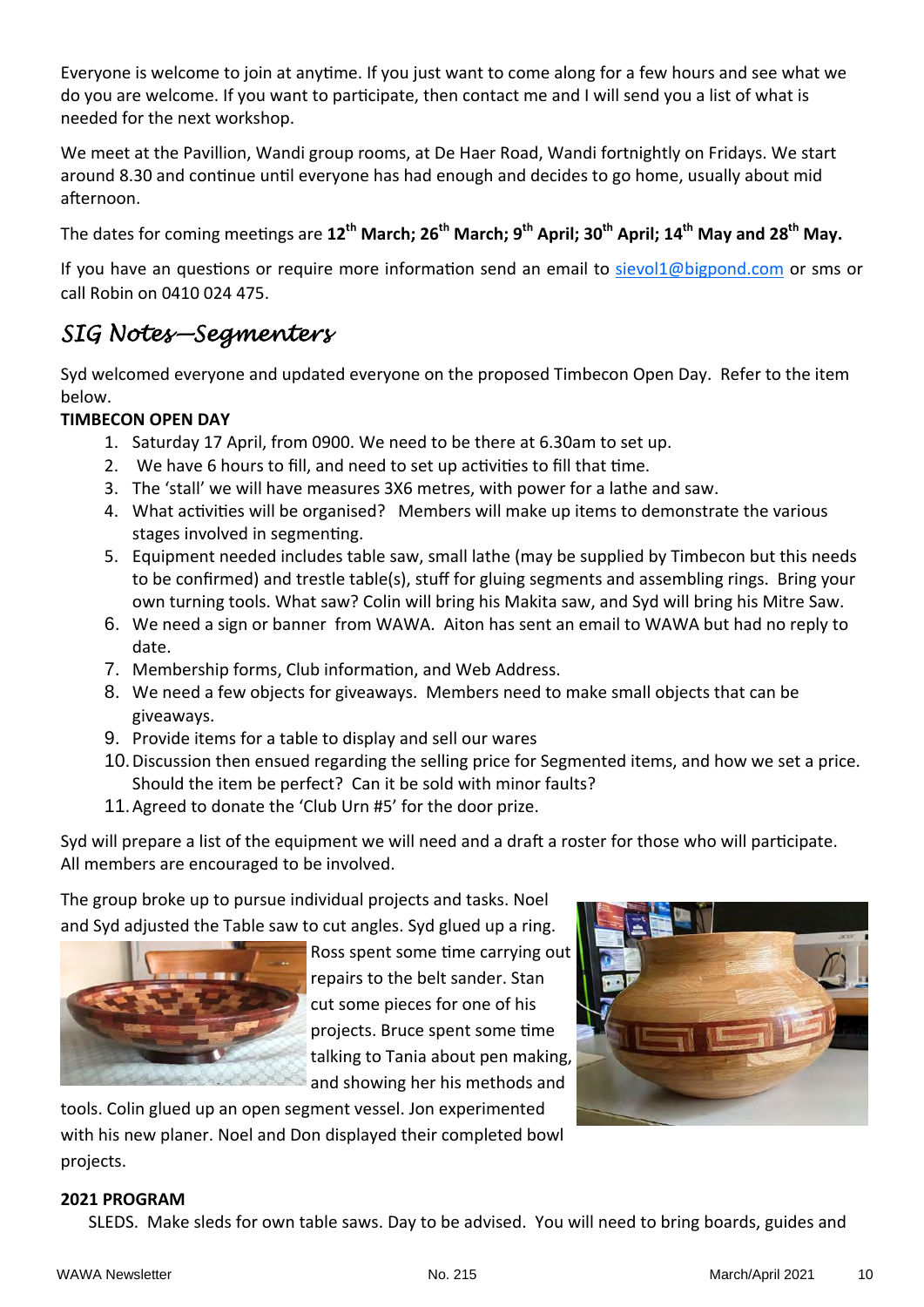fittings that will suit your own tables as the slots may differ from the club saw. Syd will bring his router to enable slotting.

GOUP PROJECTS. Project design for all to participate in with cutting days to suit.

SHARPENING. Saw blade sharpening day (Ross is following up with Carbide tools).

EXHIBITION/OPEN DAY. Run an 'open day' to exhibit and sell the things we make. Syd proposed an 'art-style' exhibition. To be considered further.

AEG Compound Mitre Saw under investigation of suitability for purchase.

### **STUFF FOR SALE or WANTED TO BUY**

Buy or sell stuff will be published in this section if you send Aiton the details, photos, your name, contact details and location.

Longworth Chucks and Open Segment discs – Jon Braine, Halls Head, 0408 092 072 (Jon will request that spirals on all future Longworth plates be recessed as in the photos below.)



### **MEETINGS**

Our regular meetings will be from 1000 to 2.00pm, alternating between Thursdays and Sundays with 10 days in between each. Syd will open the Melville clubrooms at 0900 for those who are able to get there earlier. Bring your own lunch to munch. From time to time we will have a BBQ and will advise members to bring what they may wish to cook. Also bring any timber you want cut and any segments/rings you want to assemble, and YOUR OWN CUP.

### **2021 MEETING DATES**

MARCH – Thursday 18 and Sunday 28. APRIL –Thursday 8, Sunday 18 and Thursday 29 MAY – Sunday 9, Thursday 20 and Sunday 30

*Aiton* 

# *Swan Snippets*

**9<sup>th</sup> February 2021** - It was so good to see so many friendly faces at our meeting, albeit under masks and socially distancing, after what was a bumpy start to the year, due to Covid-19 restrictions, once again. Big congratulations to Joe Clark who turned the ripe old age of 90 this week.

After a few more announcements it was time for Bruce Shephard to kick off 2021 by demonstrating, for the  $4<sup>th</sup>$  time, how to turn a walking stick. It was agreed the stick should come up to the walker's wrist. The problem with turning such a long piece between centres is vibration so a steady and extra long rest make life a lot easier. It's a real skill to make a perfect walking stick. Bruce turned the majority with a roughing gouge, tidying up the odd bit with a skew. He opted to make a round handle, from 4 different pieces of laminated wood, which fits nicely in the palm. A rubber stopper was fitted on the bottom to stop slipping. Great job Bruce. Hopefully we'll be seeing a few walking sticks for our next competition.

There was a great display of works produced over the break for Show and Tell, including Brian Kirkby's 8 piece inside-out beautifully turned Christmas decoration. Brian suggested this would be the next item for hands on! We're hoping he's joking! Mary showed us some interesting steptohedrons she's been working on while Ian brought in a bunch of tulips he'd turned. There were also various boxes, platters and bowls,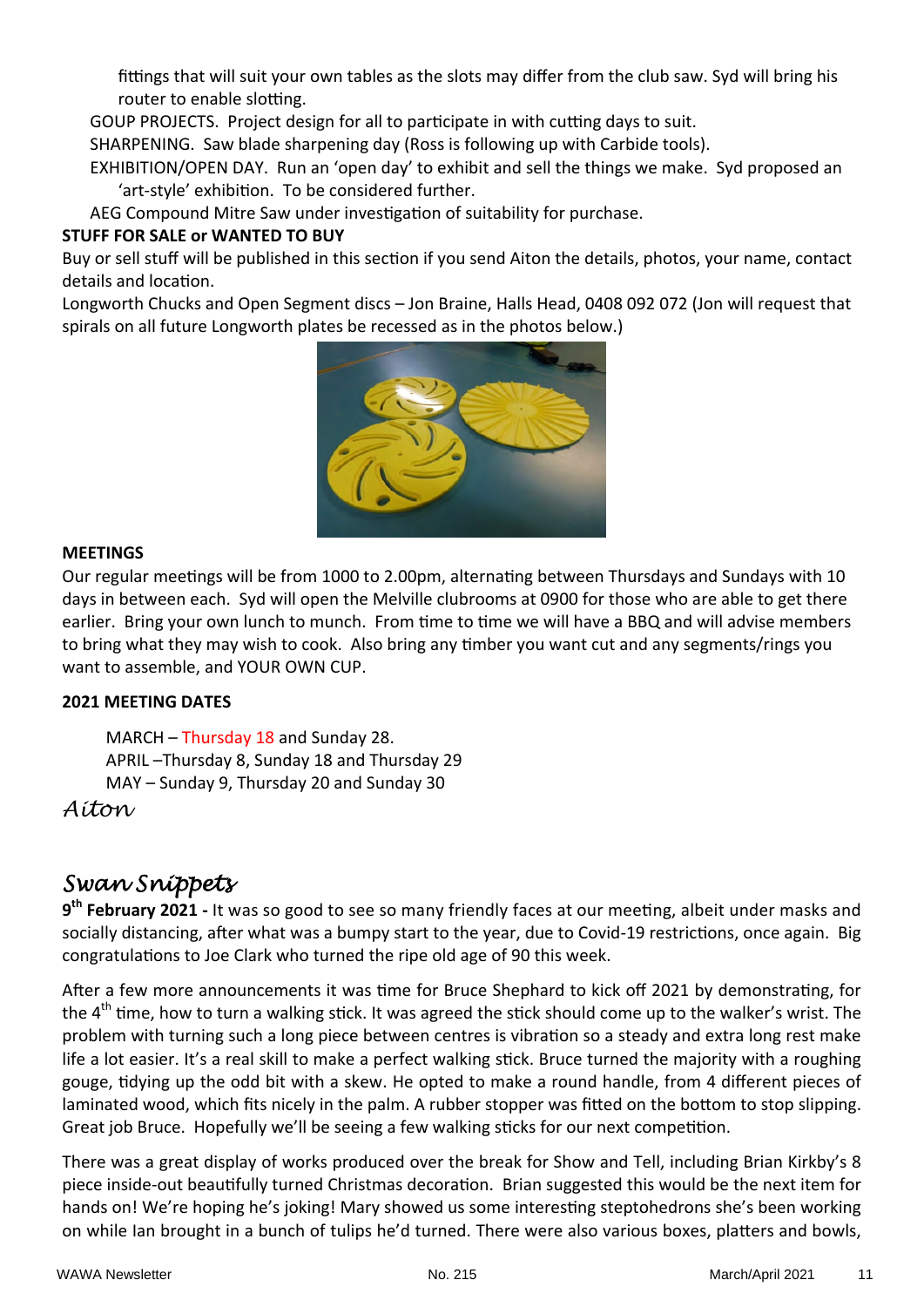

# *WOODTURNING PROJECT PARTS*

The B-Y in project parts from Box, Clock, Cutlery to Spinning Tops and Yoyo

> Telephone : 9330 8383 Email : jim@telama.com.au

# **MAYAMA GEMS 2/41 McCOY STREET MYAREE 6154**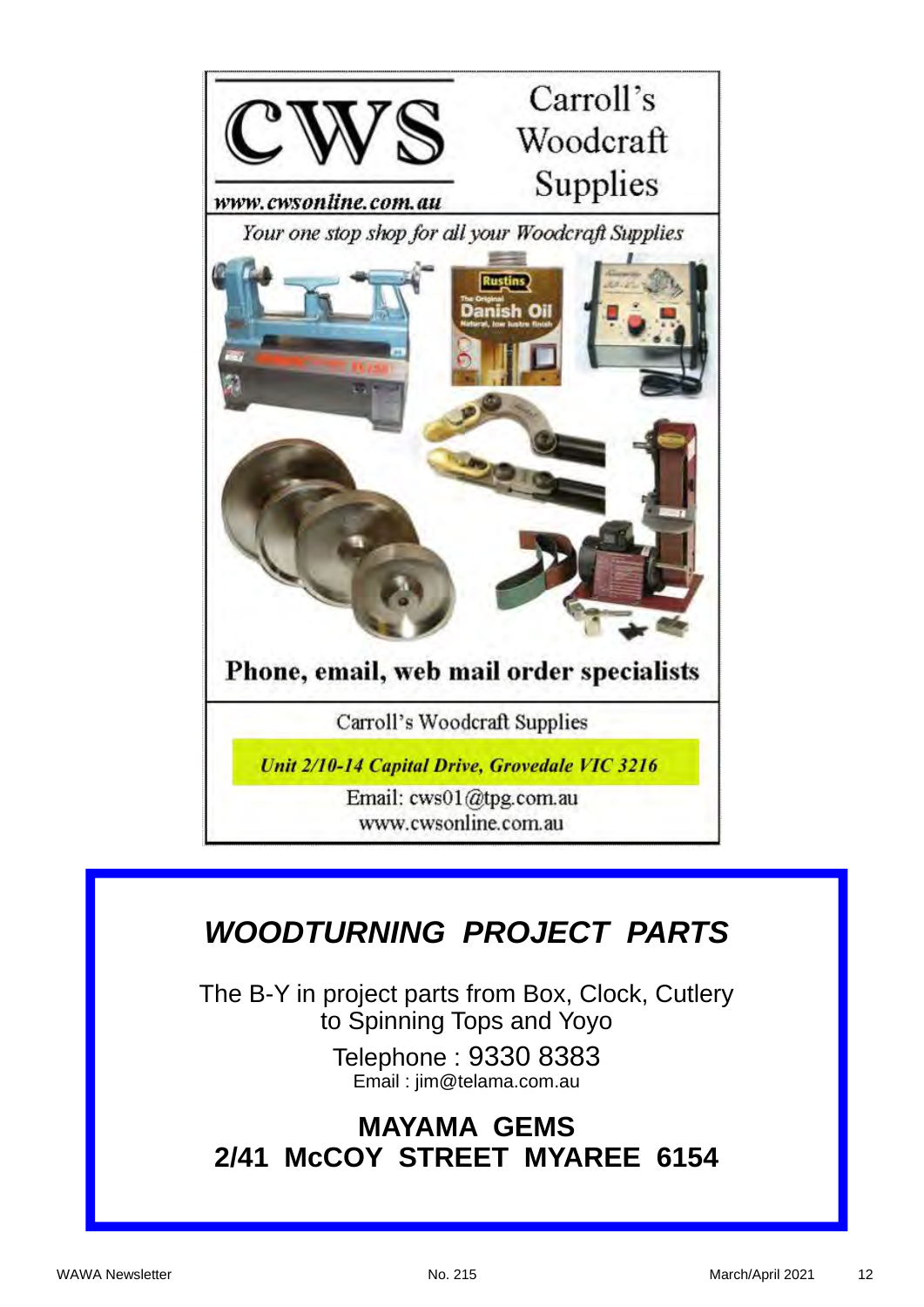including Shelley's lovely bowl with a pyrographed feather. Michael Stronach had made a tiny bird house and toothpick holder. Malcolm brought in the various stages he goes through to produce his spinning tops, and had bags made up for those interested in making a few to give to children in need.

The animal "piggy" bank competition had 6 fun and varied entries, all from our Advanced turners. The results were as follows:

Advanced –  $1<sup>st</sup>$  – Brian Kirkby, 2<sup>nd</sup> – Mary Byers, 3<sup>rd</sup> – Neil George

Congratulations to all our winners and everyone who had a go.

16<sup>th</sup> February 2021 – Brian welcomed three visitors and prospective members to the meeting. Next week is to be hands on for all members. Something a bit different!

Our demo today was by Richard Barkman, who almost exclusively uses oil to finish his work, and more recently Livos oil. It has many benefits, being durable, non-toxic, water resistant and food safe. You will not get a glossy finish with Livos but a natural look to emphasise natural wood. It will darken the wood slightly and with additional coats get progressively shiny. The first coat is applied liberally to work sanded to 320 grit. This gets left for up to  $\frac{1}{2}$  an hour, depending on weather conditions, with the excess then being wiped off with kitchen roll. You can give a light sand and ideally allow 24 hours between subsequent coats. The final, usually 3<sup>rd</sup>, coat is applied very sparingly and not wiped off. Richard gave us a few good tips: use gloves to avoid getting sticky hands, decant a small amount into another container to avoid contamination, spray a bit of argon into your bottle to avoid polymerisation. A kitchen timer and baking rack are handy additions to any shed! I know we all learned something new about Livos oil and its application today. Thanks, Richard for passing on some top tips for a perfect finish.

Show and Tell saw an array of fine works, including a tool steady, bowls from various woods such as camphor laurel, Tassie blackwood, jarrah and sheoak and a couple of quaichs. There were some interesting pieces brought along following the Neil Turner workshop where the members turned bowls, carved spoons and produced inside out turned fish and seed pods. Bruce showed us his finished walking stick he'd demoed last week, although he ended up turning it from sheoak as the original piece of jarrah was faulty. There was a fruit bowl and pieces of fruit from Shelley and some more steptohedrons from Mary. Noel's segmented urn was stunning!

**23rd February 2021 ‐** Swan held a mystery hands on this week. Malcolm Munro brought in a pile of wood which was cut ready for making spinning tops.

Malcom produces hundreds of tops each year. Recently he gave a heap to the children in motel lock down because of COVID. He also took a heap to some Community centres for the children displaced from home due to the bush fires in the hills.

We spread a huge tarp over the carpet in our meeting room, set up five lathes and got into turning spinning tops. Even our two new members on the day (Mark Ellis and Stan Prawosup) stepped up to a lathe and had a go. Some were taken home for finishing. Much as jarrah is dirty to turn, we all got into the community care spirit and did a bit to help Malcolm out.

Ted Stewart-Wynne and helpers then started a six-week novice course following the meeting.

Some interesting show-and-tell rounded out our meeting.

# *For Sale*

Deceased estate Tough lathe:

1" x10tpi; headstock with 2 face‐plates

 1 Gary Pye chuck with adaptor (M40x2) model No. 8032‐1213 in case Has electronic speed control. For more details phone 9581 1009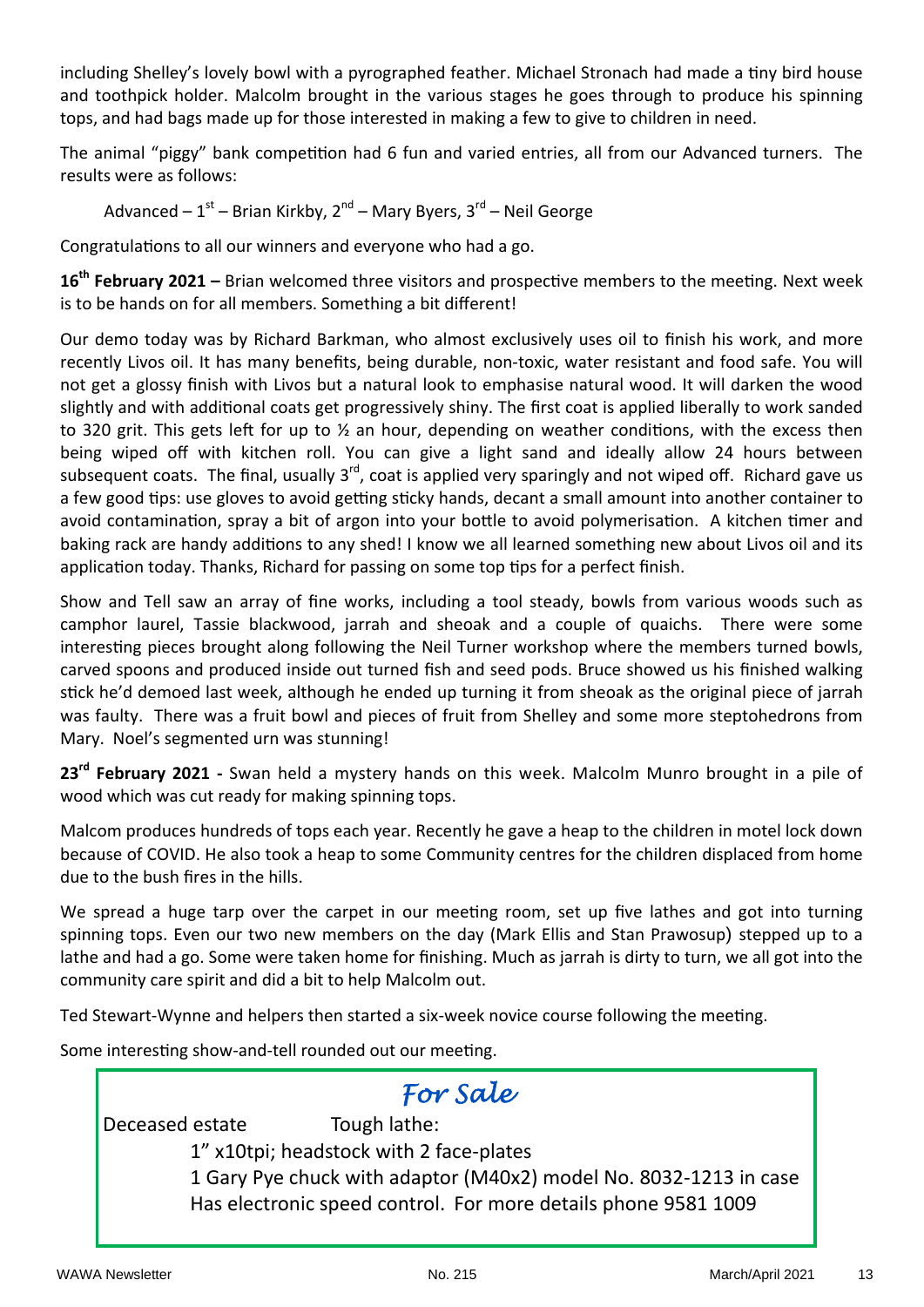# MELVILLE at WANDI in Pictures



**LEFT:** President Bruce

**RIGHT:** George Kieliger

**Below LEFT:** Ian Ludford

**Below centre & right:**  Ian's Celtic knots and resin casting











Some examples of the fascinating array of money box entries



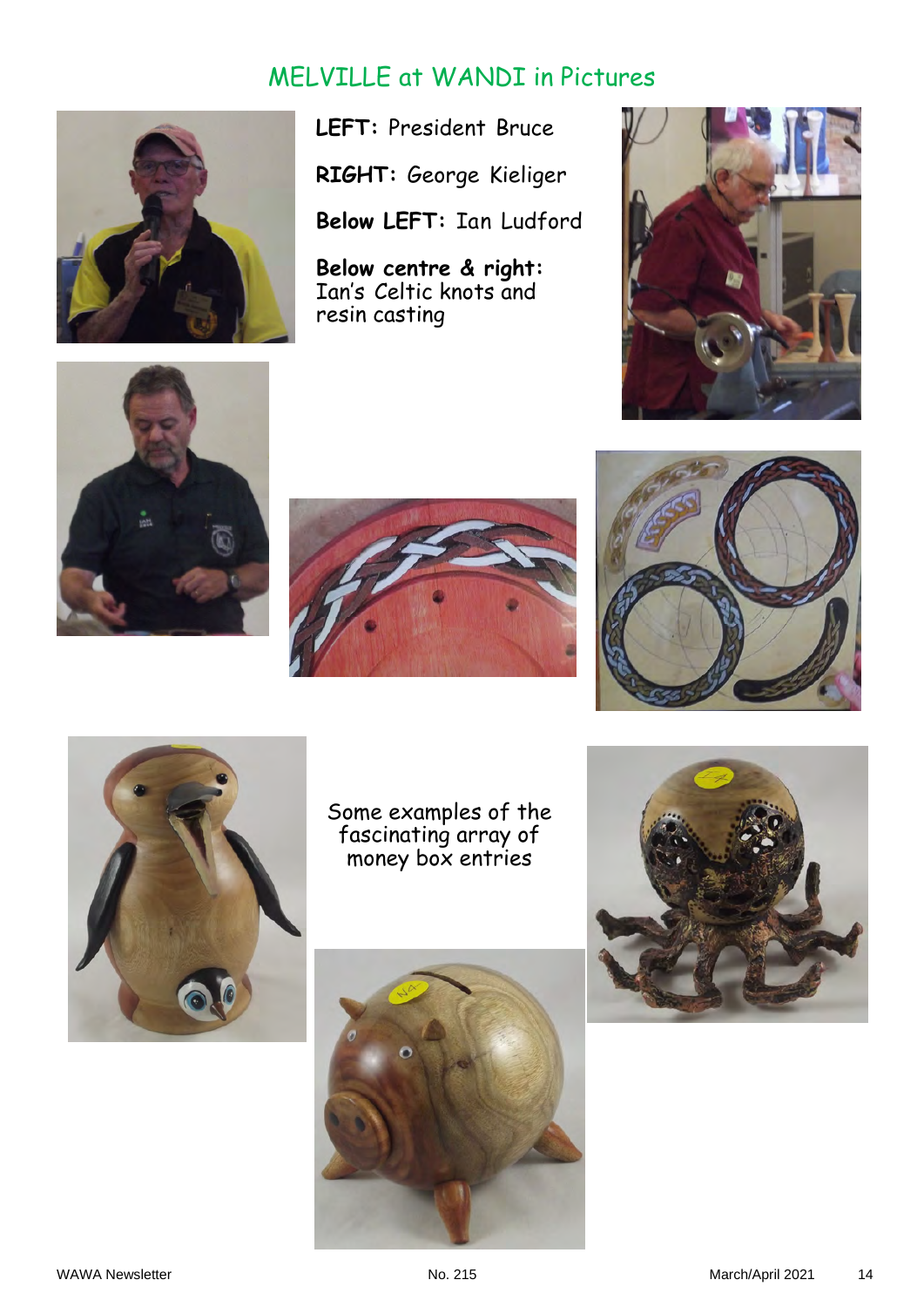# *Competition Results—Melville Workshop*

# *Don't forget that each entry gains a point for your group*

**Competition Item:** Money Box in the form of an animal, must incorporate spherical shape

### **Novice**

- 1. Glenn Terrell (Melville)
- 2. Don Hicks (Melville)
- 3. Rose Newman (Mandurah)
- 4. Tania Emmerson (Mandurah)

## **Intermediate**

- 1. Kerri Nicholls (Mandurah)
- 2. Frank Dymond (Melville)
- 3. Dario Nardi (Joondalup)
- 4. Mary Byers (Swan)

## **Advanced**

- 1. Denis Tapley (Melville)
- 2. Lynsay Dunning (Mandurah)
- 3. Charlie Totten (Joondalup)
- 4. James Murray (Melville)

### **Open**

- 1. Denis Tapley
- 2. Kerri Nicholls
- 3. Frank Dymond
- 4. Lynsay Dunning

### **Popular**

- 1. Kerri Nicholls
- 2. Frank dymond
- 3. Tania Emmerson
- 4. James Murray

# *Congratulations to all winners and place-getters*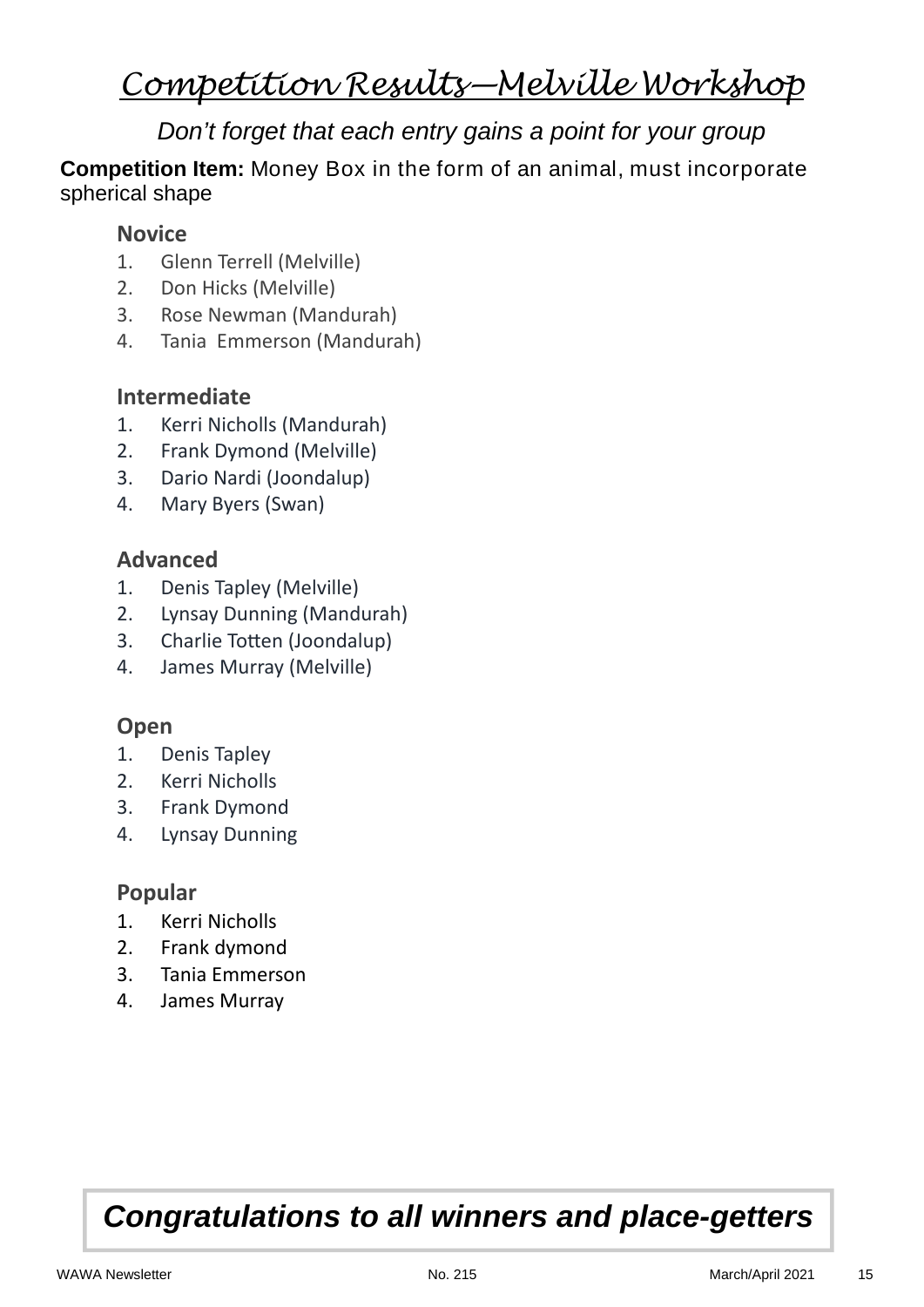# *Swan Weekend Workshop* **Saturday 17th April 2021**  Swan Districts Senior Citizens Centre, 21 Junction Parade, Midland *(same place, different street name)*

Convenor – Brian Mather, MC – Neil George, Safety Officer – Bruce Shephard

**Competition Item:** A Quaich (Scottish Drinking Vessel) made from a single piece of timber, including handles. Inside diameter 90-100mm. May be embellished.

**Trade Supplies**: P-SQUARE AGENCIES; BRUCE JACKSON-TIMBER; RAY WOODCOCK TOOLS and ALLAN WILLIAMS TOOLS are all welcome. If it is a nice day you can set up under the veranda or inside with a maximum of two tables each.

**Parking:** *Parking will be tight. Please car pool where possible. Visitors to collect a pink parking slip from registration desk to park in The Senior Citizens Centre parking area or use other established parking options in the area.* 

### **Entry: \$5**

| 8.00am             | Registration and Fellowship                                                                                                                                                                                                                     |
|--------------------|-------------------------------------------------------------------------------------------------------------------------------------------------------------------------------------------------------------------------------------------------|
| 9.00am             | <b>Welcome and Announcements</b>                                                                                                                                                                                                                |
| 9.05am             | Demonstration by Ian Moss: Flying Saucer Lidded Box                                                                                                                                                                                             |
| 10.30am<br>11.00am | Morning Tea-please bring a plate of goodies to share<br>Demonstration by Brian Kirkby: Outboard turning with an off-centre chuck                                                                                                                |
| 12.20pm            | President's Forum                                                                                                                                                                                                                               |
| 12.30pm            | Lunch option is Ham or Chicken Roll with salad. Cheese & Salad Rolls also availa-<br>ble. \$6.50                                                                                                                                                |
| 1.30 <sub>pm</sub> | <b>Demonstration by Denis Tapley:</b> Will be further developing the themes that he<br>started at the February WEWS. Demonstrating some advanced wood turning,<br>while discussing design concepts and the three different levels of creativity |
| 2.55 <sub>pm</sub> | Afternoon tea                                                                                                                                                                                                                                   |
| 3.20 <sub>pm</sub> | Raffle Draw                                                                                                                                                                                                                                     |
| 3.30pm             | <b>Competition Results by Barb Jennings</b>                                                                                                                                                                                                     |
| 4.00pm             | Closing comments – Pack up (many hands make light work)                                                                                                                                                                                         |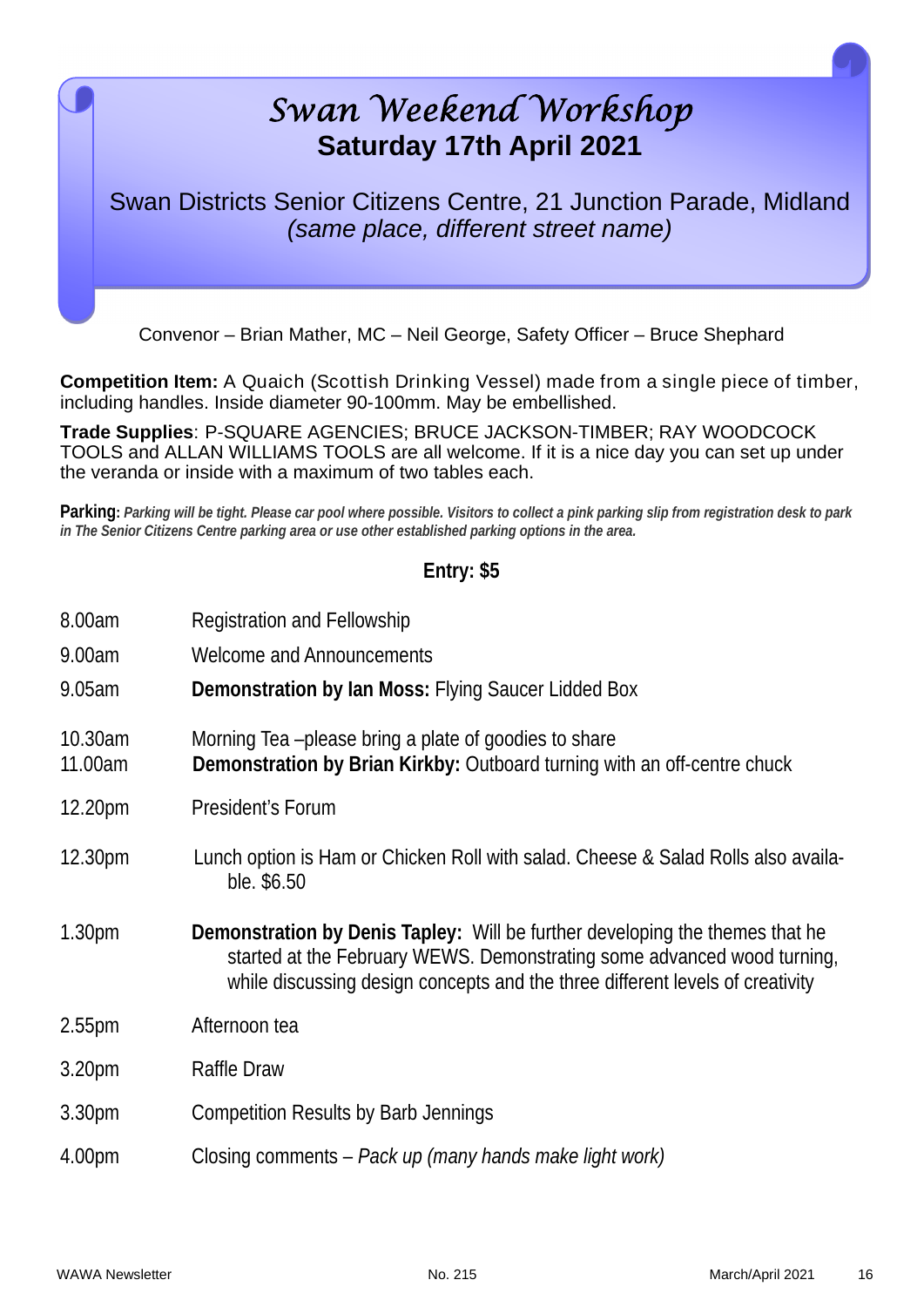# *Manjimup Weekend Workshop*

# **Saturday & Sunday 20th/21st March**

# *MANJIMUP TOWN HALL Cnr Rose & Brockman St., Manjimup*

### **Convenor** – Adrian Bolton **Safety Officer** – Joe Spaeth **Trade Supplier** – PSquare Agencies **MC** – Adrian Bolton

### **SATURDAY PROGRAMME**

- 8.30 a.m. Registration
- 9.00 a.m. Welcome & Announcements
- 9.15 a.m CHAS BROADBENT
- 10.30 a.m. Morning Tea
- 11.00 a.m. BARBARA JENNINGS
- 12.15 p.m. Lunch Salad Roll \$6
- 1.15 p.m. RUDY GOH
- 2.30 p.m. President's Forum
- 3.00 p.m. Afternoon Tea
- 3.30 p.m. Competition Results
- 4.00 p.m. Clean up many hands would be appreciated.

### **SUNDAY PROGRAMME WOODTURNERS WORKSHOP, HERITAGE PARK**

This will be an informal session starting around 9.a.m. The lathes are available for anyone to demo.

*Morning Tea will be available* 

### *THERE WILL BE NO EVENING MEAL ON SATURDAY NIGHT. MEMBERS ARE ASKED TO MAKE THEIR OWN ARRANGEMENTS.*